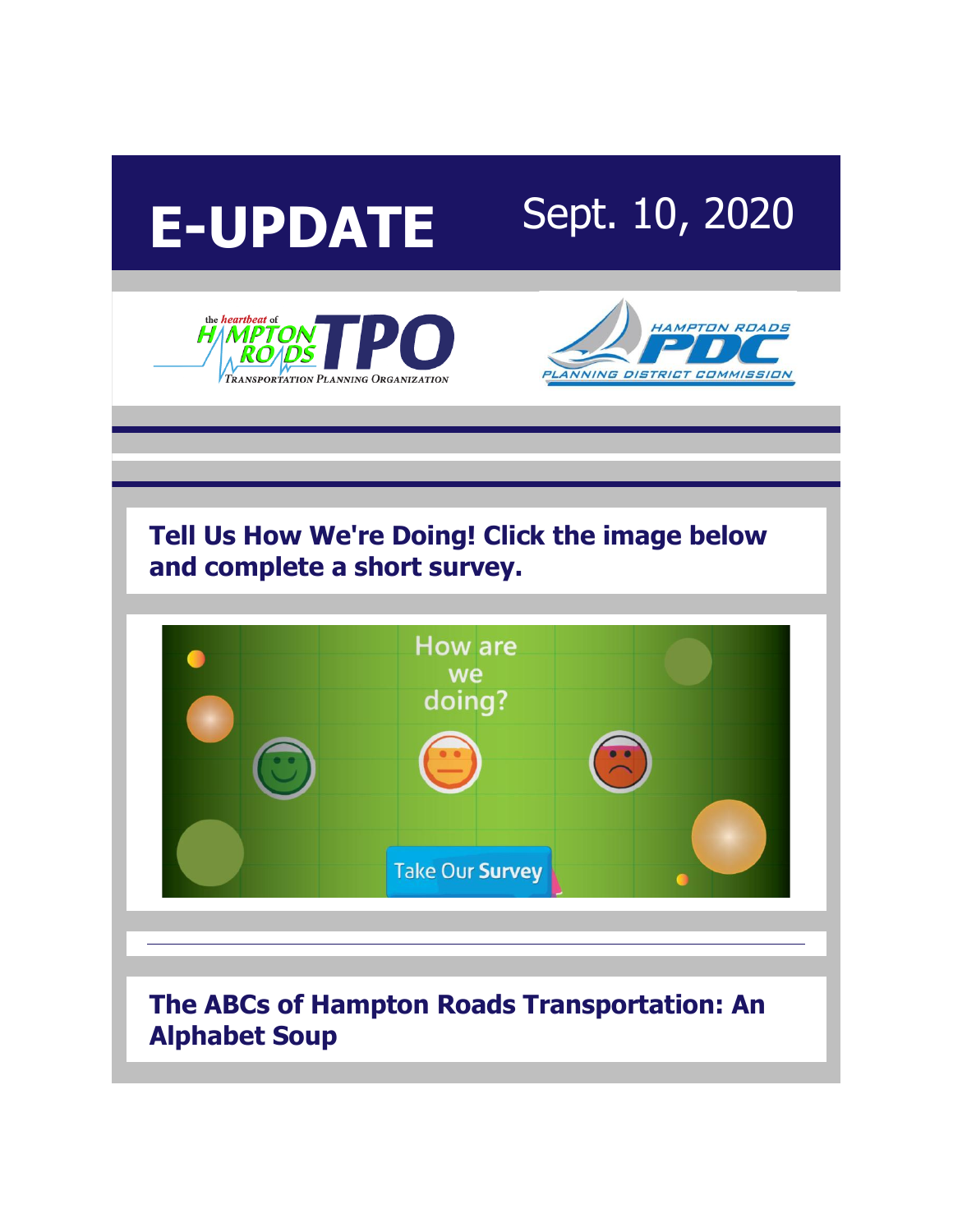## **CTB- [Commonwealth](http://r20.rs6.net/tn.jsp?f=001d5GhNGdUQJMlj9Sn_tsyOBYKzeNUrHEl2xqBHJdMnEVkIX8IGfQt1hIhPZmsDgAtMvvGXRkhYlwTBRCIctCXuCqC-UkDKsuHhdGjMOp21GLKhnQpb_zUteab4qj2hu6sXVtcipbJqMctOYDceLi_ZavFMQBBW3X2Y-H293dImfcrZ4lFsM3zkoTf0k7mtVyPdcHf9vEcVhBuRGLmbewQh1141of20MSLJkmeSqJ_28xFBGsFF8JiI6O0d5evsS943RWIkB9sWencpgFCh1zfb0sZ2FpBDbOR&c=suWko0Nqf4LFc_iPddlmSqYyFRYv4XVheuAeA-sQvSpgb6a-PCoCBw==&ch=acaucqMRDFEuAsr6CmCYDA3koBCyc0i5bVi6iW4jvTjzKvPZhF0rCw==)  [Transportation Board](http://r20.rs6.net/tn.jsp?f=001d5GhNGdUQJMlj9Sn_tsyOBYKzeNUrHEl2xqBHJdMnEVkIX8IGfQt1hIhPZmsDgAtMvvGXRkhYlwTBRCIctCXuCqC-UkDKsuHhdGjMOp21GLKhnQpb_zUteab4qj2hu6sXVtcipbJqMctOYDceLi_ZavFMQBBW3X2Y-H293dImfcrZ4lFsM3zkoTf0k7mtVyPdcHf9vEcVhBuRGLmbewQh1141of20MSLJkmeSqJ_28xFBGsFF8JiI6O0d5evsS943RWIkB9sWencpgFCh1zfb0sZ2FpBDbOR&c=suWko0Nqf4LFc_iPddlmSqYyFRYv4XVheuAeA-sQvSpgb6a-PCoCBw==&ch=acaucqMRDFEuAsr6CmCYDA3koBCyc0i5bVi6iW4jvTjzKvPZhF0rCw==)**

Trying to decipher the transportation planning process in Hampton Roads can be a lot like looking at a bowl of alphabet soup. From time to time, we'll examine the organizations and programs behind the acronyms. This article looks at the role and history of the CTB, also known as the Commonwealth Transportation Board.



### **Hampton Roads Economic Monthly**

# **[Checking in on Unemployment in Hampton Roads](http://r20.rs6.net/tn.jsp?f=001d5GhNGdUQJMlj9Sn_tsyOBYKzeNUrHEl2xqBHJdMnEVkIX8IGfQt1hIhPZmsDgAtB33YEzaLEhYaNcqgsX1jZ_D8L5E9e0BTCFESnimNq5CTs8d0VKi-c_sehAghpGDyPHh1ENsWfiIMScmH8nzDMSGNfvLSw-EAnFTAMZv9lyS9c7Vbqk2E8HT-c21MMnMC8YC7EtIYuPA=&c=suWko0Nqf4LFc_iPddlmSqYyFRYv4XVheuAeA-sQvSpgb6a-PCoCBw==&ch=acaucqMRDFEuAsr6CmCYDA3koBCyc0i5bVi6iW4jvTjzKvPZhF0rCw==)**

For the feature article in our monthly economic report at the very start of the COVID-19 pandemic, we reported on the unprecedented number of weekly initial unemployment claims in the U.S. – which was nearly 3.5 million for the week ending March 21. Since then, the weekly initial and continued unemployment claims statistics have been one of the most reliable and frequently available indicators to help make sense of the impact of COVID-19 on the economy of Hampton Roads.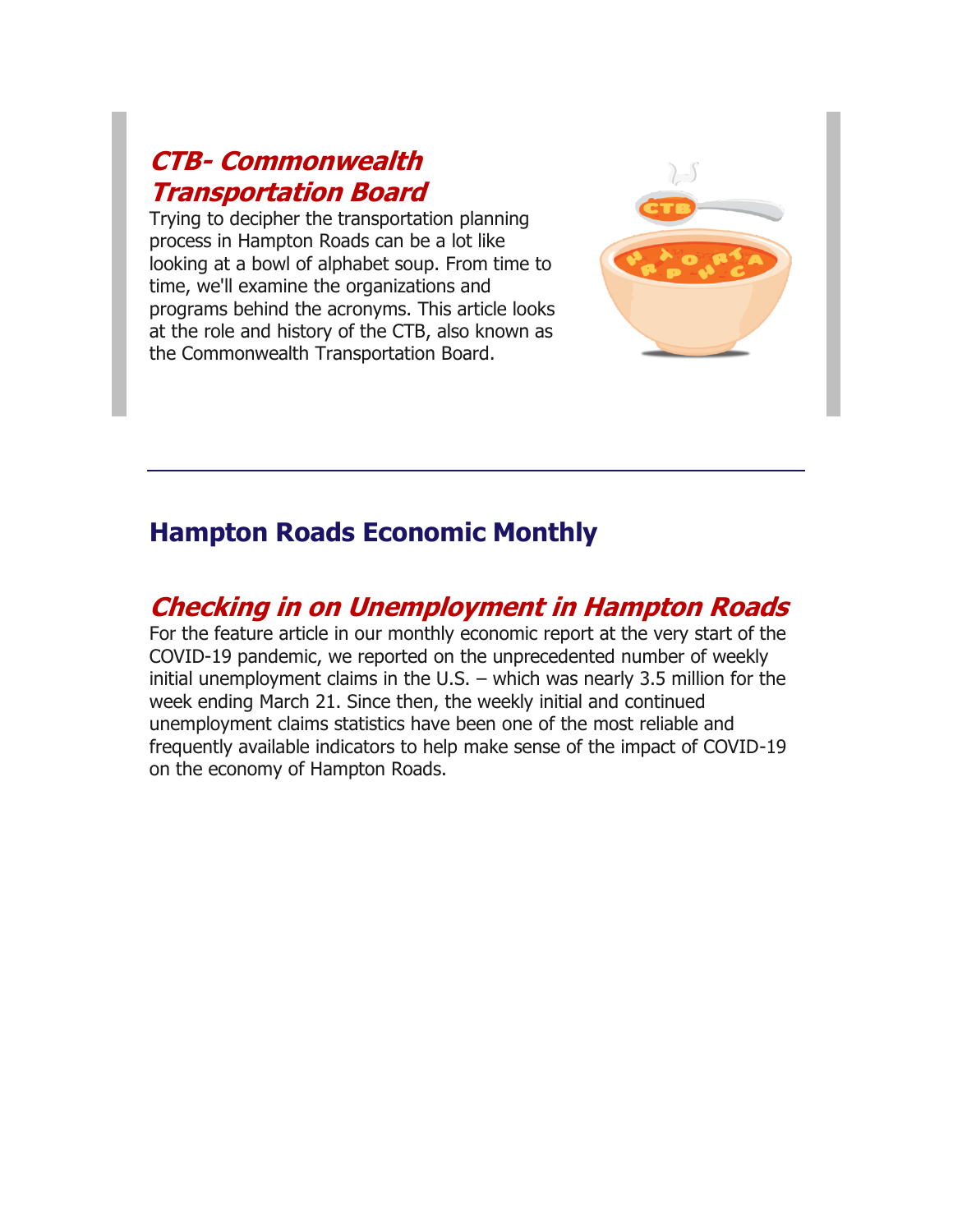

### **Keeping Hampton Roads Moving into the Future**

#### **[2045 Long-Range](http://r20.rs6.net/tn.jsp?f=001d5GhNGdUQJMlj9Sn_tsyOBYKzeNUrHEl2xqBHJdMnEVkIX8IGfQt1hIhPZmsDgAtBahanqeZaAS-X2Yi8hOu5KxIxPHVzPpoKrN6lhTPugDzoEkLb-8m8Hj3zQCx2kafrf0FbFCYzdIlSEm-5HVETDuNxkKu0yWIMgz4Ma-Yra2O0IuU9BsrhMTQmUTYWYaqUdUbjkoWn55KEVuE-XnCEwpo_aYEa-Kx85DQ9asFC95ELButIec8hhsMRgSl86vzo1jfkCIKPUUzMe5Us2D3Ynazp6dLq53h7oVgO7OeiaQdYUe9UfN62WYOrxSi2eenR0U72lQ4Xg8=&c=suWko0Nqf4LFc_iPddlmSqYyFRYv4XVheuAeA-sQvSpgb6a-PCoCBw==&ch=acaucqMRDFEuAsr6CmCYDA3koBCyc0i5bVi6iW4jvTjzKvPZhF0rCw==)  [Transportation](http://r20.rs6.net/tn.jsp?f=001d5GhNGdUQJMlj9Sn_tsyOBYKzeNUrHEl2xqBHJdMnEVkIX8IGfQt1hIhPZmsDgAtBahanqeZaAS-X2Yi8hOu5KxIxPHVzPpoKrN6lhTPugDzoEkLb-8m8Hj3zQCx2kafrf0FbFCYzdIlSEm-5HVETDuNxkKu0yWIMgz4Ma-Yra2O0IuU9BsrhMTQmUTYWYaqUdUbjkoWn55KEVuE-XnCEwpo_aYEa-Kx85DQ9asFC95ELButIec8hhsMRgSl86vzo1jfkCIKPUUzMe5Us2D3Ynazp6dLq53h7oVgO7OeiaQdYUe9UfN62WYOrxSi2eenR0U72lQ4Xg8=&c=suWko0Nqf4LFc_iPddlmSqYyFRYv4XVheuAeA-sQvSpgb6a-PCoCBw==&ch=acaucqMRDFEuAsr6CmCYDA3koBCyc0i5bVi6iW4jvTjzKvPZhF0rCw==)  Plan: [Transportation Challenges](http://r20.rs6.net/tn.jsp?f=001d5GhNGdUQJMlj9Sn_tsyOBYKzeNUrHEl2xqBHJdMnEVkIX8IGfQt1hIhPZmsDgAtBahanqeZaAS-X2Yi8hOu5KxIxPHVzPpoKrN6lhTPugDzoEkLb-8m8Hj3zQCx2kafrf0FbFCYzdIlSEm-5HVETDuNxkKu0yWIMgz4Ma-Yra2O0IuU9BsrhMTQmUTYWYaqUdUbjkoWn55KEVuE-XnCEwpo_aYEa-Kx85DQ9asFC95ELButIec8hhsMRgSl86vzo1jfkCIKPUUzMe5Us2D3Ynazp6dLq53h7oVgO7OeiaQdYUe9UfN62WYOrxSi2eenR0U72lQ4Xg8=&c=suWko0Nqf4LFc_iPddlmSqYyFRYv4XVheuAeA-sQvSpgb6a-PCoCBw==&ch=acaucqMRDFEuAsr6CmCYDA3koBCyc0i5bVi6iW4jvTjzKvPZhF0rCw==)  [and Strategies Draft Report](http://r20.rs6.net/tn.jsp?f=001d5GhNGdUQJMlj9Sn_tsyOBYKzeNUrHEl2xqBHJdMnEVkIX8IGfQt1hIhPZmsDgAtBahanqeZaAS-X2Yi8hOu5KxIxPHVzPpoKrN6lhTPugDzoEkLb-8m8Hj3zQCx2kafrf0FbFCYzdIlSEm-5HVETDuNxkKu0yWIMgz4Ma-Yra2O0IuU9BsrhMTQmUTYWYaqUdUbjkoWn55KEVuE-XnCEwpo_aYEa-Kx85DQ9asFC95ELButIec8hhsMRgSl86vzo1jfkCIKPUUzMe5Us2D3Ynazp6dLq53h7oVgO7OeiaQdYUe9UfN62WYOrxSi2eenR0U72lQ4Xg8=&c=suWko0Nqf4LFc_iPddlmSqYyFRYv4XVheuAeA-sQvSpgb6a-PCoCBw==&ch=acaucqMRDFEuAsr6CmCYDA3koBCyc0i5bVi6iW4jvTjzKvPZhF0rCw==)**

Providing for the efficient movement of 1.7 million residents and thousands of visitors in the region presents a multitude of challenges, particularly



given the unique geographic features of Hampton Roads.

### **Hampton Roads Residents Enjoying Bicycle Travel**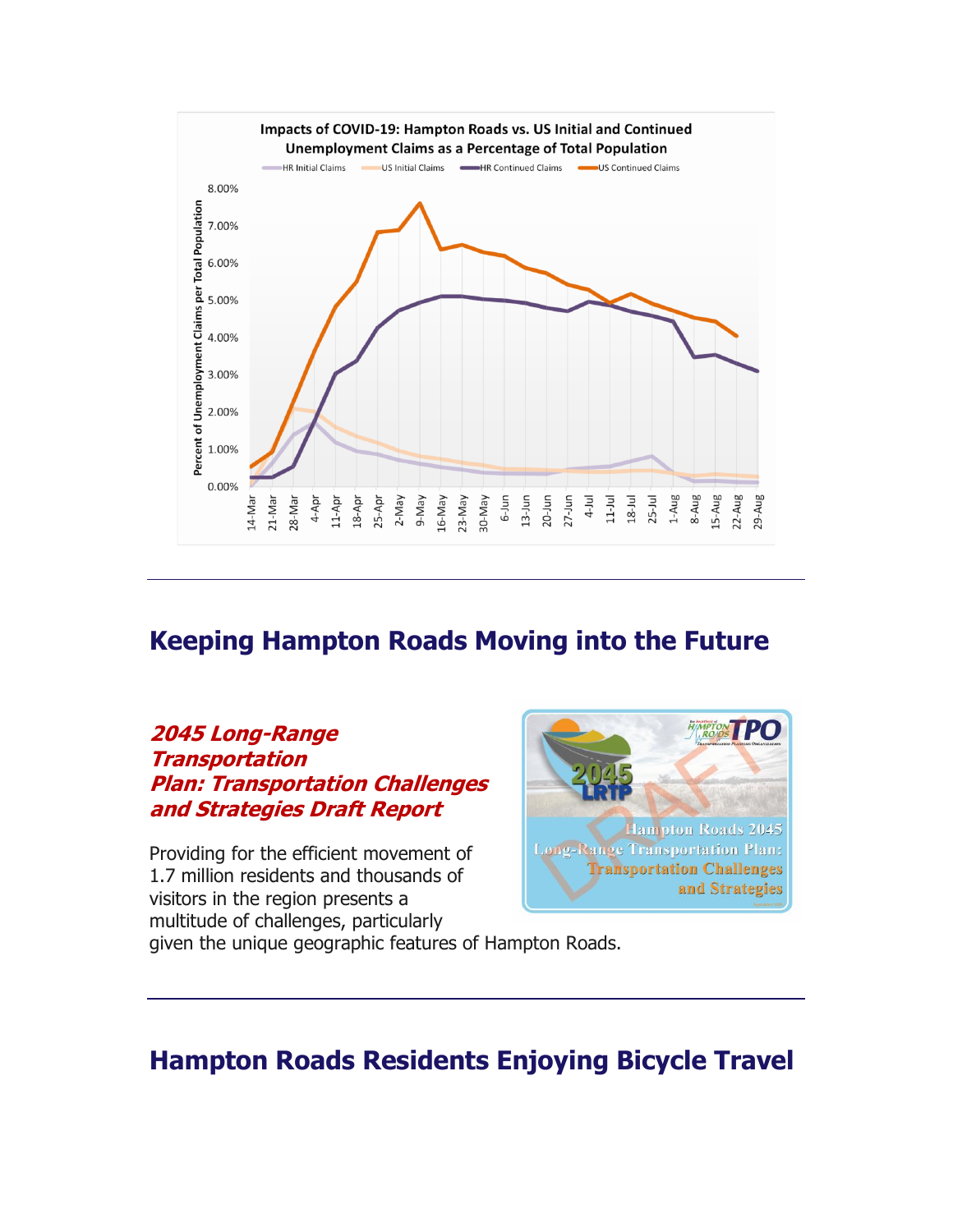#### **[Have you gone for a bike ride](http://r20.rs6.net/tn.jsp?f=001d5GhNGdUQJMlj9Sn_tsyOBYKzeNUrHEl2xqBHJdMnEVkIX8IGfQt1hIhPZmsDgAt-mnwL6Dpp7D1nHmSrTWABkNhdyLJQ6uHOei4nbmNl5H9agYC922yeOjZeKzjfbx-ZDH6AKV-gDmFphjam7T5s5yigB-eZUJFbnKViJmHaoojyhncCNV_jKrEax4nvUPRBkA6UNUs-Y_e8Ie0wnQKOEPaPvtdE4XuXWmM4bE1mXazn2ChY41FHAmYdfjcI1w7FTqmxIpPYmUUp9TWetY0_JeFYmHBTpM0RpQP6YJ5me6omTKWDw6Tjg==&c=suWko0Nqf4LFc_iPddlmSqYyFRYv4XVheuAeA-sQvSpgb6a-PCoCBw==&ch=acaucqMRDFEuAsr6CmCYDA3koBCyc0i5bVi6iW4jvTjzKvPZhF0rCw==)  [during the COVID-19](http://r20.rs6.net/tn.jsp?f=001d5GhNGdUQJMlj9Sn_tsyOBYKzeNUrHEl2xqBHJdMnEVkIX8IGfQt1hIhPZmsDgAt-mnwL6Dpp7D1nHmSrTWABkNhdyLJQ6uHOei4nbmNl5H9agYC922yeOjZeKzjfbx-ZDH6AKV-gDmFphjam7T5s5yigB-eZUJFbnKViJmHaoojyhncCNV_jKrEax4nvUPRBkA6UNUs-Y_e8Ie0wnQKOEPaPvtdE4XuXWmM4bE1mXazn2ChY41FHAmYdfjcI1w7FTqmxIpPYmUUp9TWetY0_JeFYmHBTpM0RpQP6YJ5me6omTKWDw6Tjg==&c=suWko0Nqf4LFc_iPddlmSqYyFRYv4XVheuAeA-sQvSpgb6a-PCoCBw==&ch=acaucqMRDFEuAsr6CmCYDA3koBCyc0i5bVi6iW4jvTjzKvPZhF0rCw==)  pandemic? [Many others have.](http://r20.rs6.net/tn.jsp?f=001d5GhNGdUQJMlj9Sn_tsyOBYKzeNUrHEl2xqBHJdMnEVkIX8IGfQt1hIhPZmsDgAt-mnwL6Dpp7D1nHmSrTWABkNhdyLJQ6uHOei4nbmNl5H9agYC922yeOjZeKzjfbx-ZDH6AKV-gDmFphjam7T5s5yigB-eZUJFbnKViJmHaoojyhncCNV_jKrEax4nvUPRBkA6UNUs-Y_e8Ie0wnQKOEPaPvtdE4XuXWmM4bE1mXazn2ChY41FHAmYdfjcI1w7FTqmxIpPYmUUp9TWetY0_JeFYmHBTpM0RpQP6YJ5me6omTKWDw6Tjg==&c=suWko0Nqf4LFc_iPddlmSqYyFRYv4XVheuAeA-sQvSpgb6a-PCoCBw==&ch=acaucqMRDFEuAsr6CmCYDA3koBCyc0i5bVi6iW4jvTjzKvPZhF0rCw==)**

According to StreetLight Data - a mobility data analytics company that, among other things, uses smartphones as sensors to measure activity on



streets - Hampton Roads was one of several major cities that had an increase in total bicycle miles traveled in May 2020 compared to May 2019.

### **Great American Cleanup!**

#### **[#TeamUp2CleanUp the Street](http://r20.rs6.net/tn.jsp?f=001d5GhNGdUQJMlj9Sn_tsyOBYKzeNUrHEl2xqBHJdMnEVkIX8IGfQt1hIhPZmsDgAthUdMBxqAivjPsxykOovE9WGj_x94zrDk6UG7N8AZ70d2GKqvf8WFsj9eNSKG8nvtJDsmXsLqLd83x_cfx1bIoqfGk-hKR0Xkxp0c8L6b4sOaMWNxRz5qVRBGAIreM8XwkcvpVvfw1cDoY-lMC3SU0tgqSsiCx3dFnYhK1v7Rw4joY7sSuot7zHt3-0wrWi_JUbTxeGp0XQSEdyJ894Ta6Q==&c=suWko0Nqf4LFc_iPddlmSqYyFRYv4XVheuAeA-sQvSpgb6a-PCoCBw==&ch=acaucqMRDFEuAsr6CmCYDA3koBCyc0i5bVi6iW4jvTjzKvPZhF0rCw==)  [Where You Live!](http://r20.rs6.net/tn.jsp?f=001d5GhNGdUQJMlj9Sn_tsyOBYKzeNUrHEl2xqBHJdMnEVkIX8IGfQt1hIhPZmsDgAthUdMBxqAivjPsxykOovE9WGj_x94zrDk6UG7N8AZ70d2GKqvf8WFsj9eNSKG8nvtJDsmXsLqLd83x_cfx1bIoqfGk-hKR0Xkxp0c8L6b4sOaMWNxRz5qVRBGAIreM8XwkcvpVvfw1cDoY-lMC3SU0tgqSsiCx3dFnYhK1v7Rw4joY7sSuot7zHt3-0wrWi_JUbTxeGp0XQSEdyJ894Ta6Q==&c=suWko0Nqf4LFc_iPddlmSqYyFRYv4XVheuAeA-sQvSpgb6a-PCoCBw==&ch=acaucqMRDFEuAsr6CmCYDA3koBCyc0i5bVi6iW4jvTjzKvPZhF0rCw==)**

Spending time outdoors is one of the safest, socially-distant activities one can do these days. With this in mind, askHRgreen.org and Keep Virginia



Beautiful invite Hampton Roads neighbors to step outside, Sept. 18-19, and join the Great American Cleanup by hosting a #TeamUp2CleanUp event on the street where they live.

### **Managing Congestion on Hampton Roads Travel Corridors**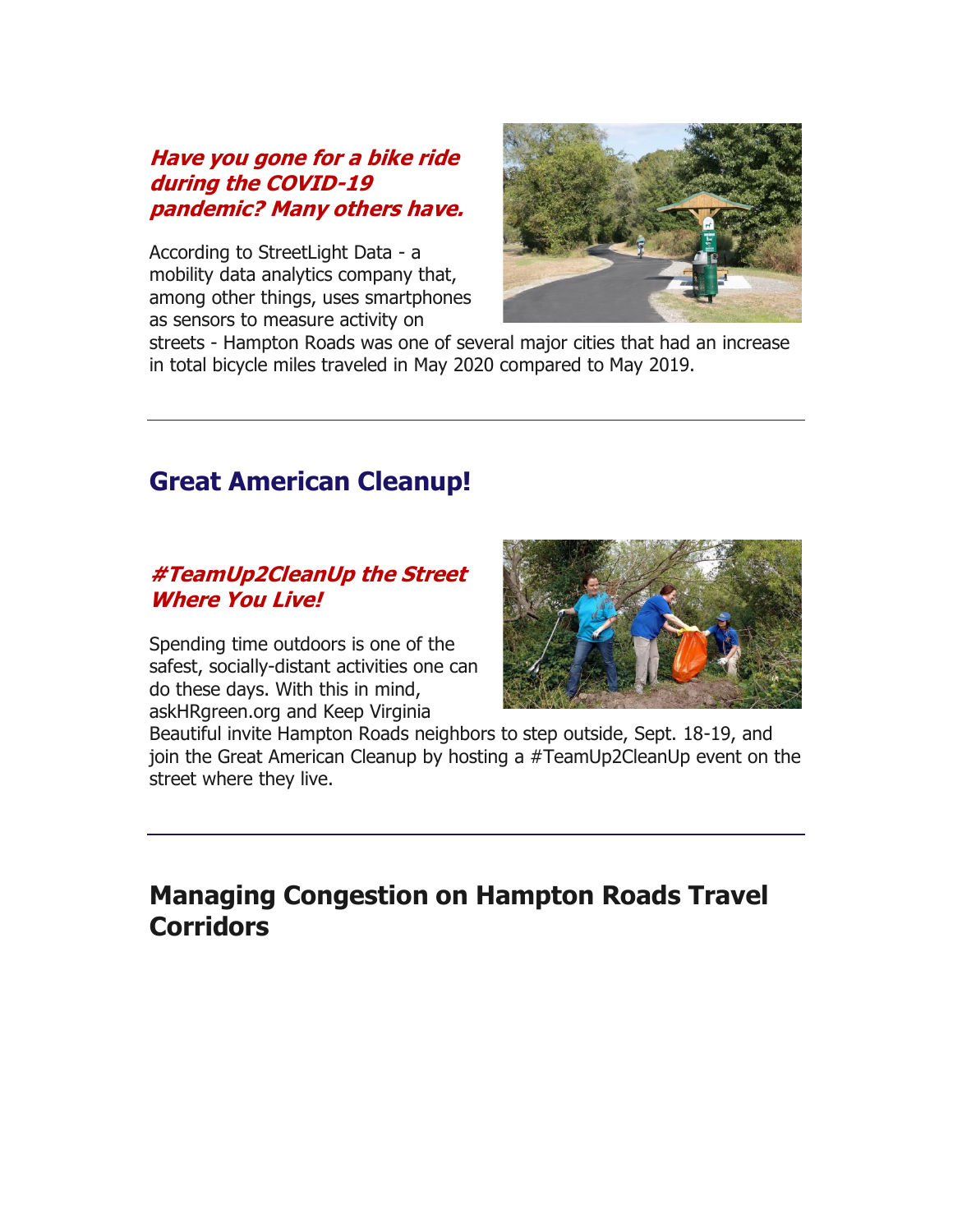#### **[Congestion Management](http://r20.rs6.net/tn.jsp?f=001d5GhNGdUQJMlj9Sn_tsyOBYKzeNUrHEl2xqBHJdMnEVkIX8IGfQt1hIhPZmsDgAt6wJ4awQzpOZyjKwjyPvHhV1PYXDKCMGZLu0036fUSdHmdt5CJq0NGYRFyQbRUcZ6vnFH4R9NXgIxmBShkyNr_cNpDplY3bjFIISjm-jN3doz_MAp1biOxH9z38wzYyI-z0Fm7V1pw0nDoj9Je28KBz2U_DlO2ScdSoEoT-qsu2IZ-CfU_9Fqi_h2nCGUf_yXbrS-JmG7PkBtC4PNRzRuVuuATrqJqiJNLOM8Qu8CQlQ=&c=suWko0Nqf4LFc_iPddlmSqYyFRYv4XVheuAeA-sQvSpgb6a-PCoCBw==&ch=acaucqMRDFEuAsr6CmCYDA3koBCyc0i5bVi6iW4jvTjzKvPZhF0rCw==)  [Process Part II Report](http://r20.rs6.net/tn.jsp?f=001d5GhNGdUQJMlj9Sn_tsyOBYKzeNUrHEl2xqBHJdMnEVkIX8IGfQt1hIhPZmsDgAt6wJ4awQzpOZyjKwjyPvHhV1PYXDKCMGZLu0036fUSdHmdt5CJq0NGYRFyQbRUcZ6vnFH4R9NXgIxmBShkyNr_cNpDplY3bjFIISjm-jN3doz_MAp1biOxH9z38wzYyI-z0Fm7V1pw0nDoj9Je28KBz2U_DlO2ScdSoEoT-qsu2IZ-CfU_9Fqi_h2nCGUf_yXbrS-JmG7PkBtC4PNRzRuVuuATrqJqiJNLOM8Qu8CQlQ=&c=suWko0Nqf4LFc_iPddlmSqYyFRYv4XVheuAeA-sQvSpgb6a-PCoCBw==&ch=acaucqMRDFEuAsr6CmCYDA3koBCyc0i5bVi6iW4jvTjzKvPZhF0rCw==)  [Available for Public Review](http://r20.rs6.net/tn.jsp?f=001d5GhNGdUQJMlj9Sn_tsyOBYKzeNUrHEl2xqBHJdMnEVkIX8IGfQt1hIhPZmsDgAt6wJ4awQzpOZyjKwjyPvHhV1PYXDKCMGZLu0036fUSdHmdt5CJq0NGYRFyQbRUcZ6vnFH4R9NXgIxmBShkyNr_cNpDplY3bjFIISjm-jN3doz_MAp1biOxH9z38wzYyI-z0Fm7V1pw0nDoj9Je28KBz2U_DlO2ScdSoEoT-qsu2IZ-CfU_9Fqi_h2nCGUf_yXbrS-JmG7PkBtC4PNRzRuVuuATrqJqiJNLOM8Qu8CQlQ=&c=suWko0Nqf4LFc_iPddlmSqYyFRYv4XVheuAeA-sQvSpgb6a-PCoCBw==&ch=acaucqMRDFEuAsr6CmCYDA3koBCyc0i5bVi6iW4jvTjzKvPZhF0rCw==)**

The Hampton Roads Congestion Management Process (CMP) is an ongoing systematic process for managing congestion that provides information and analysis on multi-modal



transportation system performance and on strategies to alleviate congestion and enhance the mobility of persons and goods region-wide.

### **Public Comment Opportunities**

#### **[2045 Long-Range Transportation Plan:](http://r20.rs6.net/tn.jsp?f=001d5GhNGdUQJMlj9Sn_tsyOBYKzeNUrHEl2xqBHJdMnEVkIX8IGfQt1hIhPZmsDgAtTDYoZeKuBFmSIM-XZHL9FICem7JMSfp3ctzLv4ZDaaGtViO8IGFbWTsOflk1nv9-pqq_96GI5yIdsgZUwbqPJzePo0vJanNbNC_bL6LebMNQkxxN3Q4SQcDDDEl9Cn1d8f9P0SEIfwhm5cqSFXSPxA==&c=suWko0Nqf4LFc_iPddlmSqYyFRYv4XVheuAeA-sQvSpgb6a-PCoCBw==&ch=acaucqMRDFEuAsr6CmCYDA3koBCyc0i5bVi6iW4jvTjzKvPZhF0rCw==) Transportation [Challenges and Strategies Draft Report](http://r20.rs6.net/tn.jsp?f=001d5GhNGdUQJMlj9Sn_tsyOBYKzeNUrHEl2xqBHJdMnEVkIX8IGfQt1hIhPZmsDgAtTDYoZeKuBFmSIM-XZHL9FICem7JMSfp3ctzLv4ZDaaGtViO8IGFbWTsOflk1nv9-pqq_96GI5yIdsgZUwbqPJzePo0vJanNbNC_bL6LebMNQkxxN3Q4SQcDDDEl9Cn1d8f9P0SEIfwhm5cqSFXSPxA==&c=suWko0Nqf4LFc_iPddlmSqYyFRYv4XVheuAeA-sQvSpgb6a-PCoCBw==&ch=acaucqMRDFEuAsr6CmCYDA3koBCyc0i5bVi6iW4jvTjzKvPZhF0rCw==) (Ends September 18, 2020)**

**[DRAFT Hampton Roads Congestion Management Process:](http://r20.rs6.net/tn.jsp?f=001d5GhNGdUQJMlj9Sn_tsyOBYKzeNUrHEl2xqBHJdMnEVkIX8IGfQt1qc5KmG7Okl9wHd-CHwYtibHySbgb04DG8TLUYg6Fw8YdW0ovKKQhqmny2JHxYIElTMnL1seDOzwXJH__y_QK65Oc4XR4x1kzqZmkljnewj1xUHwe8xxpEOz2IOiM54LF2p4Xdvbxu3s&c=suWko0Nqf4LFc_iPddlmSqYyFRYv4XVheuAeA-sQvSpgb6a-PCoCBw==&ch=acaucqMRDFEuAsr6CmCYDA3koBCyc0i5bVi6iW4jvTjzKvPZhF0rCw==)  Part II – [System Performance Report](http://r20.rs6.net/tn.jsp?f=001d5GhNGdUQJMlj9Sn_tsyOBYKzeNUrHEl2xqBHJdMnEVkIX8IGfQt1qc5KmG7Okl9wHd-CHwYtibHySbgb04DG8TLUYg6Fw8YdW0ovKKQhqmny2JHxYIElTMnL1seDOzwXJH__y_QK65Oc4XR4x1kzqZmkljnewj1xUHwe8xxpEOz2IOiM54LF2p4Xdvbxu3s&c=suWko0Nqf4LFc_iPddlmSqYyFRYv4XVheuAeA-sQvSpgb6a-PCoCBw==&ch=acaucqMRDFEuAsr6CmCYDA3koBCyc0i5bVi6iW4jvTjzKvPZhF0rCw==) (Ends September 25, 2020)**

### **Map of the Month, September 2020**

#### **[Population & Civilian Employment Estimates in Hampton](http://r20.rs6.net/tn.jsp?f=001d5GhNGdUQJMlj9Sn_tsyOBYKzeNUrHEl2xqBHJdMnEVkIX8IGfQt1hIhPZmsDgAtdOwERMgirOozQpPDf7UrMayt8Ql4ZqyxWQFO9vcaY3RaUGpYuW5X7quy8V172g44p1JYzCeTUKrjMs5nXYhfIV42X1ymGndUcqrmAI29USmOHRfsZBuiTpfMUvjebjzdNCDhXiJC-Pz0YL37vPPUQHX9p6XMUFaXSbtSKsp3G5-ZpsVS3St_iYBNgQS_eUGyFcxHGtE06kTrtLiUXmZpf425w7NndngLqb-0XG-pZ9VAV33ry6_I9cgg2sB2MFRp1B1VAJZ_GoliamFY__O2Pp0xAGrXCioUKKkSm6k2AG8=&c=suWko0Nqf4LFc_iPddlmSqYyFRYv4XVheuAeA-sQvSpgb6a-PCoCBw==&ch=acaucqMRDFEuAsr6CmCYDA3koBCyc0i5bVi6iW4jvTjzKvPZhF0rCw==)  [Roads](http://r20.rs6.net/tn.jsp?f=001d5GhNGdUQJMlj9Sn_tsyOBYKzeNUrHEl2xqBHJdMnEVkIX8IGfQt1hIhPZmsDgAtdOwERMgirOozQpPDf7UrMayt8Ql4ZqyxWQFO9vcaY3RaUGpYuW5X7quy8V172g44p1JYzCeTUKrjMs5nXYhfIV42X1ymGndUcqrmAI29USmOHRfsZBuiTpfMUvjebjzdNCDhXiJC-Pz0YL37vPPUQHX9p6XMUFaXSbtSKsp3G5-ZpsVS3St_iYBNgQS_eUGyFcxHGtE06kTrtLiUXmZpf425w7NndngLqb-0XG-pZ9VAV33ry6_I9cgg2sB2MFRp1B1VAJZ_GoliamFY__O2Pp0xAGrXCioUKKkSm6k2AG8=&c=suWko0Nqf4LFc_iPddlmSqYyFRYv4XVheuAeA-sQvSpgb6a-PCoCBw==&ch=acaucqMRDFEuAsr6CmCYDA3koBCyc0i5bVi6iW4jvTjzKvPZhF0rCw==)**

This month's *[map](http://r20.rs6.net/tn.jsp?f=001d5GhNGdUQJMlj9Sn_tsyOBYKzeNUrHEl2xqBHJdMnEVkIX8IGfQt1hIhPZmsDgAtQmP3gj1XpfGKDaPUJz-uT-bmcXePwdgxBprTRvJy7Fi9oDcrKLTKmdcKzf_B1y2bb7WhgPOGGHLO5IA1YuGMSngu65sRq65KDNFkDE7efhk=&c=suWko0Nqf4LFc_iPddlmSqYyFRYv4XVheuAeA-sQvSpgb6a-PCoCBw==&ch=acaucqMRDFEuAsr6CmCYDA3koBCyc0i5bVi6iW4jvTjzKvPZhF0rCw==)* depicts population and civilian employment estimates in the Hampton Roads region for 2019. The estimates are mapped based on the *[census block group](http://r20.rs6.net/tn.jsp?f=001d5GhNGdUQJMlj9Sn_tsyOBYKzeNUrHEl2xqBHJdMnEVkIX8IGfQt1hIhPZmsDgAtix-9DunxOHUxJBLZJP50J9UoXFqbea-DlbjIzPV3qTQdtczH_YUz5sSAOrP6utWaFVTLCkL9LaqVj4WOW4w_b6UyzgXl8mDHg-LldorWGn-qio0tF2k1y8Qk37QIICq0WFX8XxIRYgcCBa21pC9Pv22KKFaE63FdroCwqlFlCZs=&c=suWko0Nqf4LFc_iPddlmSqYyFRYv4XVheuAeA-sQvSpgb6a-PCoCBw==&ch=acaucqMRDFEuAsr6CmCYDA3koBCyc0i5bVi6iW4jvTjzKvPZhF0rCw==)* geography.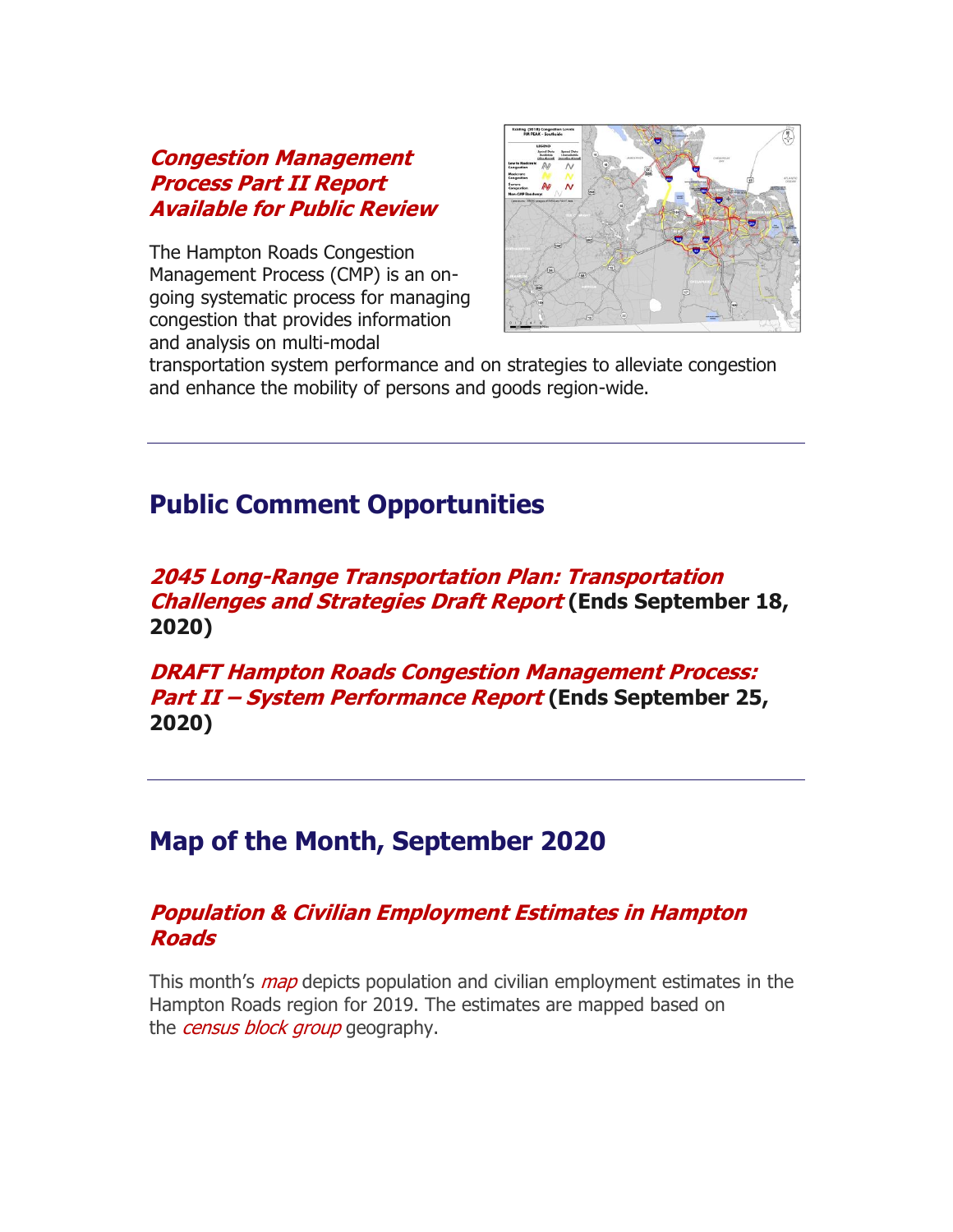

## **14th Annual Hampton Roads Housing Awards**

### **[Join us for the 14th Annual Hampton Roads Housing Awards](http://r20.rs6.net/tn.jsp?f=001d5GhNGdUQJMlj9Sn_tsyOBYKzeNUrHEl2xqBHJdMnEVkIX8IGfQt1hIhPZmsDgAtuC2BndviKdSo1ZIVBrGpDz67U0auu3yFa1OdfmzzjR1_WzTZmKB3w2r1pEtVvqY4uHK3C4zh4abO6oUGl3qQxj6SsNwtG5W8&c=suWko0Nqf4LFc_iPddlmSqYyFRYv4XVheuAeA-sQvSpgb6a-PCoCBw==&ch=acaucqMRDFEuAsr6CmCYDA3koBCyc0i5bVi6iW4jvTjzKvPZhF0rCw==)**



**[Attention Hampton Roads High Students: Win \\$500 in the](http://r20.rs6.net/tn.jsp?f=001d5GhNGdUQJMlj9Sn_tsyOBYKzeNUrHEl2xqBHJdMnEVkIX8IGfQt1hIhPZmsDgAtuC2BndviKdSo1ZIVBrGpDz67U0auu3yFa1OdfmzzjR1_WzTZmKB3w2r1pEtVvqY4uHK3C4zh4abO6oUGl3qQxj6SsNwtG5W8&c=suWko0Nqf4LFc_iPddlmSqYyFRYv4XVheuAeA-sQvSpgb6a-PCoCBw==&ch=acaucqMRDFEuAsr6CmCYDA3koBCyc0i5bVi6iW4jvTjzKvPZhF0rCw==)  [14th Annual Hampton Roads Housing Awards Photo Contest](http://r20.rs6.net/tn.jsp?f=001d5GhNGdUQJMlj9Sn_tsyOBYKzeNUrHEl2xqBHJdMnEVkIX8IGfQt1hIhPZmsDgAtuC2BndviKdSo1ZIVBrGpDz67U0auu3yFa1OdfmzzjR1_WzTZmKB3w2r1pEtVvqY4uHK3C4zh4abO6oUGl3qQxj6SsNwtG5W8&c=suWko0Nqf4LFc_iPddlmSqYyFRYv4XVheuAeA-sQvSpgb6a-PCoCBw==&ch=acaucqMRDFEuAsr6CmCYDA3koBCyc0i5bVi6iW4jvTjzKvPZhF0rCw==)**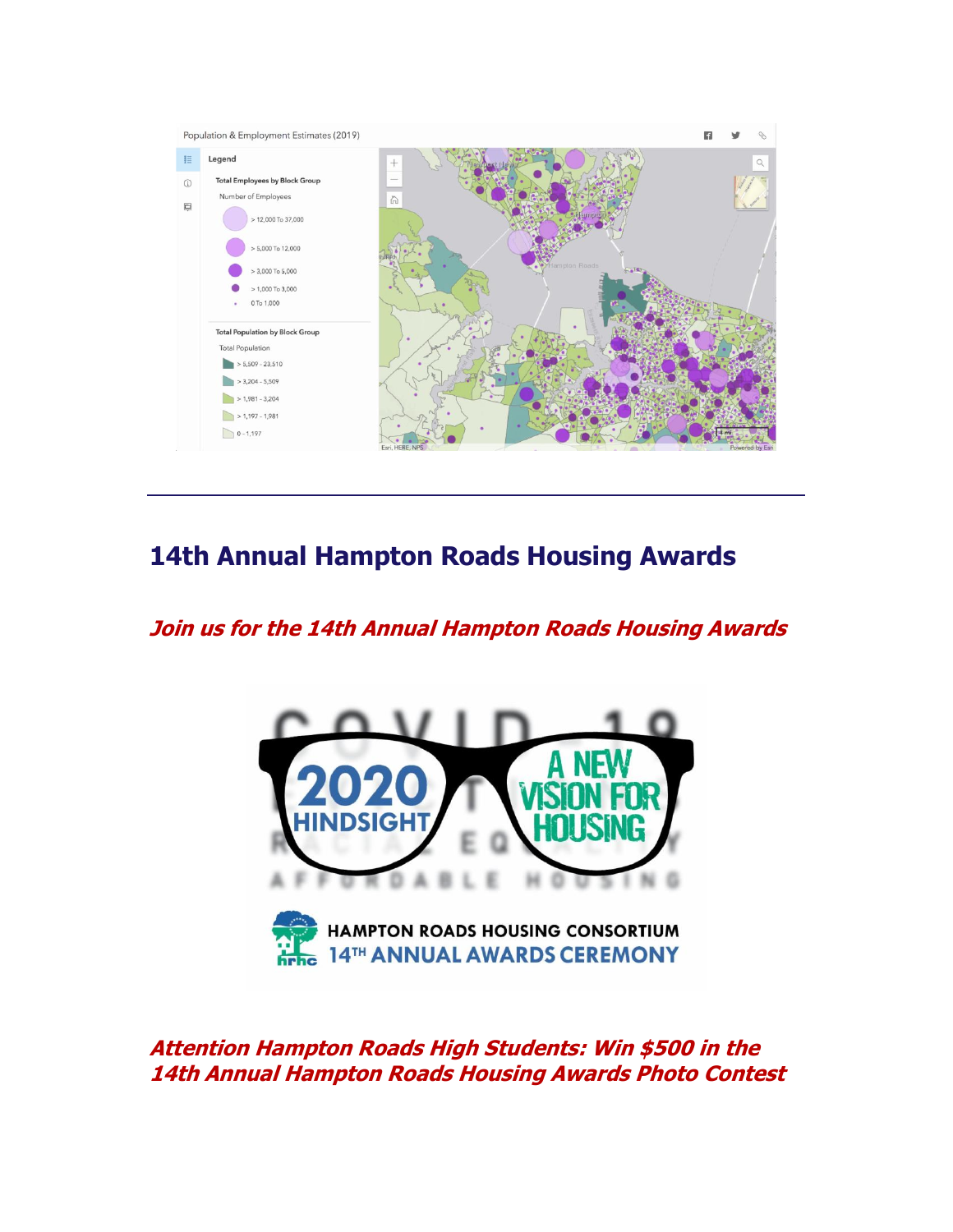

# **HAMPTON ROADS HOUSING CONSORTIUM PRESENTS:** FIRST PLACE PRIZE: \$500 GIFT CARD

CONTEST IS OPEN TO HIGH SCHOOL STUDENTS (9TH-12TH) IN THE HAMPTON ROADS REGION. ONLY ONE ENTRY/PERSON.

FOR MORE INFORMATION ON HOW TO ENTER, GO TO WWW.HAMPTONROADSHOUSING.ORG

### **Regionally Focused COVID-19 Data In One Place**



KENDALL L. MILLER Administrator, Office of Community Affairs and Civil Rights

JOE TURNER Communications and Web Manager

ROBERT COFIELD Graphic and Web Designer

SHARON LAWRENCE

Phone: 757.420.8300 Fax: 757.523.4881 TTY: 757.390.2578

**[HRPDC Website](http://r20.rs6.net/tn.jsp?f=001d5GhNGdUQJMlj9Sn_tsyOBYKzeNUrHEl2xqBHJdMnEVkIX8IGfQt1mR-XncmWzxtr3uaObLaElE2fFs9vOV73yDjDTbY9Txj9tgI4q2gcUeiEGtkuae9JOczFvYrSTULK8iFJb2zoB6-3hfgoy04Bg==&c=suWko0Nqf4LFc_iPddlmSqYyFRYv4XVheuAeA-sQvSpgb6a-PCoCBw==&ch=acaucqMRDFEuAsr6CmCYDA3koBCyc0i5bVi6iW4jvTjzKvPZhF0rCw==)**

**[HRTPO Website](http://r20.rs6.net/tn.jsp?f=001d5GhNGdUQJMlj9Sn_tsyOBYKzeNUrHEl2xqBHJdMnEVkIX8IGfQt1mR-XncmWzxtgcbwDN1zCU1H3RoB2RL_h65pz_0e_CjP-ohw9OlluAdGXFdy_gFLNBuauZlTTNkeaaqgjdF618I=&c=suWko0Nqf4LFc_iPddlmSqYyFRYv4XVheuAeA-sQvSpgb6a-PCoCBw==&ch=acaucqMRDFEuAsr6CmCYDA3koBCyc0i5bVi6iW4jvTjzKvPZhF0rCw==)**